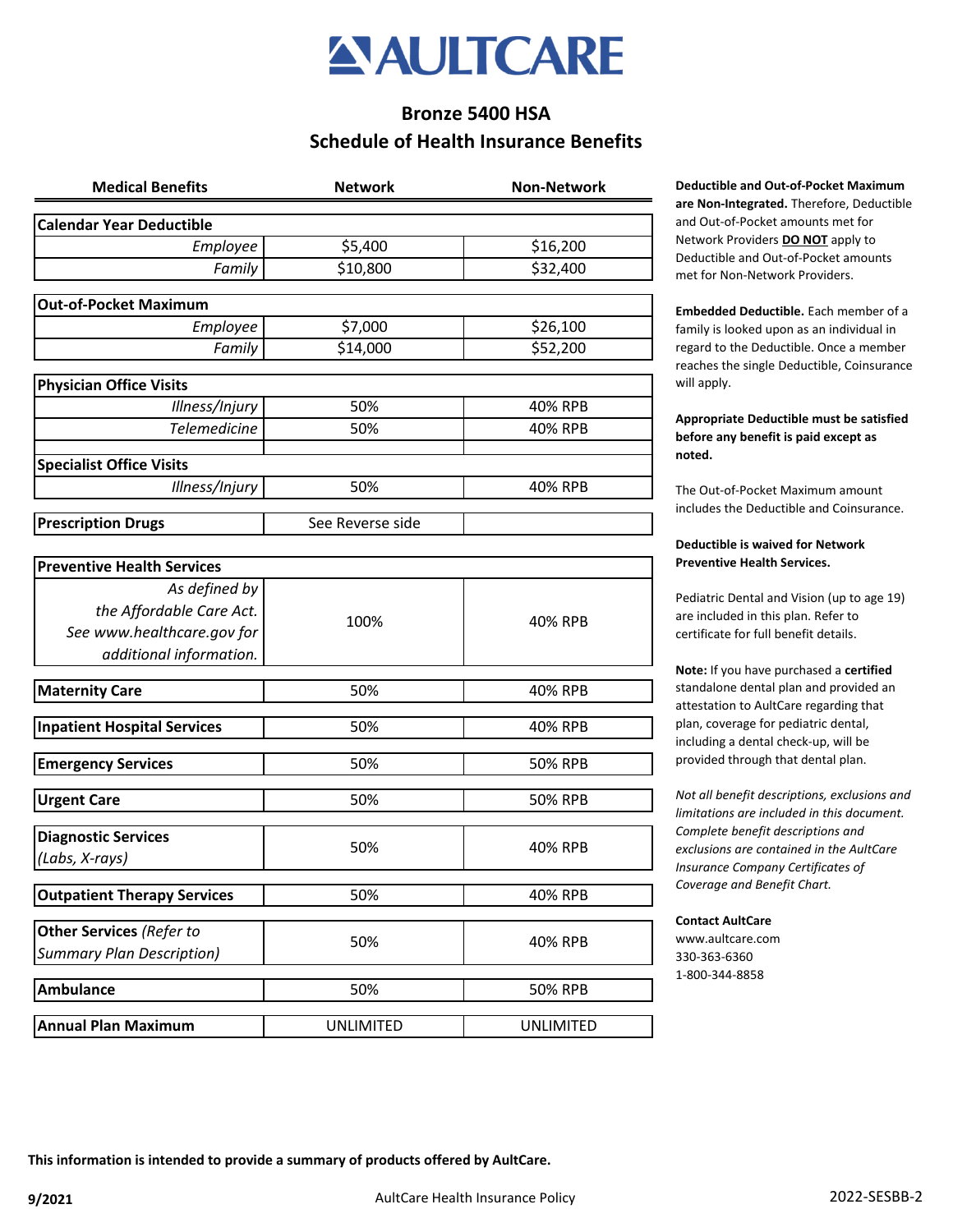# **AULTCARE**

| <b>Prescription Drugs</b>                                                                                                                                              | <b>Retail</b><br>(34 Day Supply Unless<br>Noted) | Mail Order (90 day supply) |  |  |
|------------------------------------------------------------------------------------------------------------------------------------------------------------------------|--------------------------------------------------|----------------------------|--|--|
| Tier $1 -$<br>1-60 day supply/Retail                                                                                                                                   | \$0 Copayment                                    | \$0 Copayment              |  |  |
| Tier $2 -$<br>1-60 day supply                                                                                                                                          | 100% Coinsurance                                 | 100% Coinsurance           |  |  |
| Tier 3                                                                                                                                                                 | 100% Coinsurance                                 | 100% Coinsurance           |  |  |
| Tier 4                                                                                                                                                                 | 100% Coinsurance                                 | 100% Coinsurance           |  |  |
| Tier 5 and 6 - Prior Authorization is required. Medications must be obtained through an AultCare<br>contracted Specialty Network pharmacy. Limited to a 30 day supply. |                                                  |                            |  |  |
| Tier 5                                                                                                                                                                 | 100% Coinsurance                                 | N/A                        |  |  |
| Tier 6                                                                                                                                                                 | 100% Coinsurance                                 | N/A                        |  |  |

## **Tier Definitions**

## **The medication tier may change due to new Drugs and Generic availability**

- **Tier 1** is defined as Preventive Maintenance medications.
- **Tier 2** is defined as Preferred Generic medications.
- **Tier 3** is defined as Non-Preferred Generic and Preferred Brand medications.
- **Tier 4** is defined as Non-Preferred Generic & Non-Preferred Brand medications.
- **Tier 5** is defined as Preferred Generic Specialty medications.
- **Tier 6** is defined as Preferred Brand Specialty medications.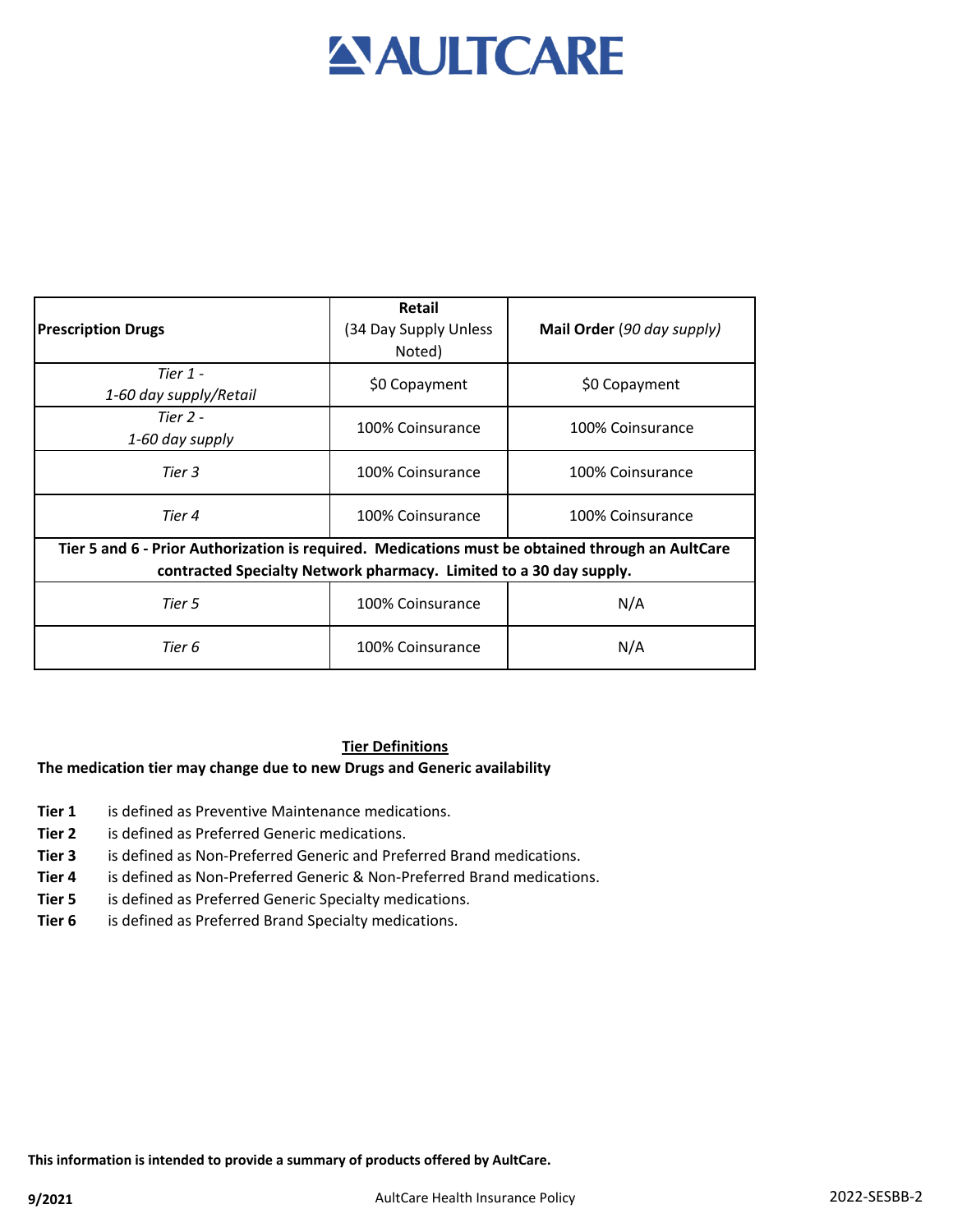

# **Bronze 6850 HSA Schedule of Health Insurance Benefits**

| <b>Medical Benefits</b>                                      | <b>Network</b>   | <b>Non-Network</b> |
|--------------------------------------------------------------|------------------|--------------------|
| <b>Calendar Year Deductible</b>                              |                  |                    |
| Employee                                                     | \$6,850          | \$20,550           |
| Family                                                       | \$13,700         | \$41,100           |
| <b>Out-of-Pocket Maximum</b>                                 |                  |                    |
| Employee                                                     | \$6,850          | \$26,100           |
| Family                                                       | \$13,700         | \$52,200           |
| <b>Physician Office Visits</b>                               |                  |                    |
| Illness/Injury                                               | 100%             | 80% RPB            |
| <b>Telemedicine</b>                                          | 100%             | 80% RPB            |
| <b>Specialist Office Visits</b>                              |                  |                    |
| Illness/Injury                                               | 100%             | 80% RPB            |
| <b>Prescription Drugs</b>                                    | See Reverse side |                    |
| <b>Preventive Health Services</b>                            |                  |                    |
| As defined by                                                |                  |                    |
| the Affordable Care Act.                                     |                  | 80% RPB            |
| See www.healthcare.gov for                                   | 100%             |                    |
| additional information.                                      |                  |                    |
| <b>Maternity Care</b>                                        | 100%             | 80% RPB            |
| <b>Inpatient Hospital Services</b>                           | 100%             | 80% RPB            |
| <b>Emergency Services</b>                                    | 100%             | 100% RPB           |
| <b>Urgent Care</b>                                           | 100%             | 100% RPB           |
| <b>Diagnostic Services</b>                                   |                  |                    |
| (Labs, X-rays)                                               | 100%             | 80% RPB            |
| <b>Outpatient Therapy Services</b>                           | 100%             | 80% RPB            |
|                                                              |                  |                    |
| Other Services (Refer to<br><b>Summary Plan Description)</b> | 100%             | 80% RPB            |
|                                                              |                  |                    |
| <b>Ambulance</b>                                             | 100%             | 100% RPB           |
| <b>Annual Plan Maximum</b>                                   | <b>UNLIMITED</b> | <b>UNLIMITED</b>   |
|                                                              |                  |                    |

**Deductible and Out-of-Pocket Maximum are Non-Integrated.** Therefore, Deductible and Out-of-Pocket amounts met for Network Providers **DO NOT** apply to Deductible and Out-of-Pocket amounts met for Non-Network Providers.

**Embedded Deductible.** Each member of a family is looked upon as an individual in regard to the Deductible. Once a member reaches the single Deductible, Coinsurance will apply.

## **Appropriate Deductible must be satisfied before any benefit is paid except as noted.**

The Out-of-Pocket Maximum amount includes the Deductible and Coinsurance.

## **Deductible is waived for Network Preventive Health Services.**

Pediatric Dental and Vision (up to age 19) are included in this plan. Refer to certificate for full benefit details.

**Note:** If you have purchased a **certified**  standalone dental plan and provided an attestation to AultCare regarding that plan, coverage for pediatric dental, including a dental check-up, will be provided through that dental plan.

*Not all benefit descriptions, exclusions and limitations are included in this document. Complete benefit descriptions and exclusions are contained in the AultCare Insurance Company Certificates of Coverage and Benefit Chart.* 

#### **Contact AultCare**

www.aultcare.com 330-363-6360 1-800-344-8858